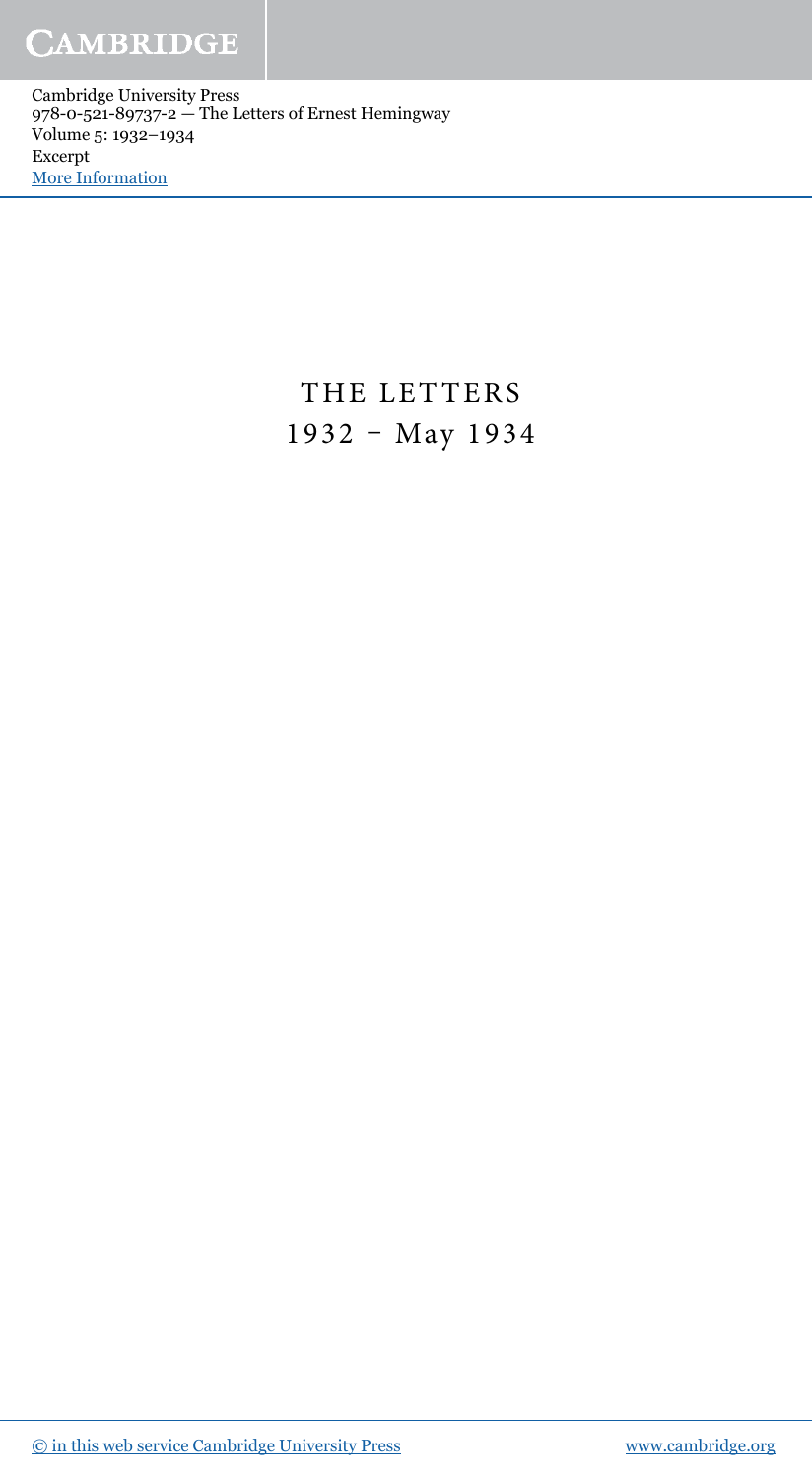Cambridge University Press 978-0-521-89737-2 — The Letters of Ernest Hemingway Volume 5: 1932–1934 Excerpt [More Information](www.cambridge.org/9780521897372)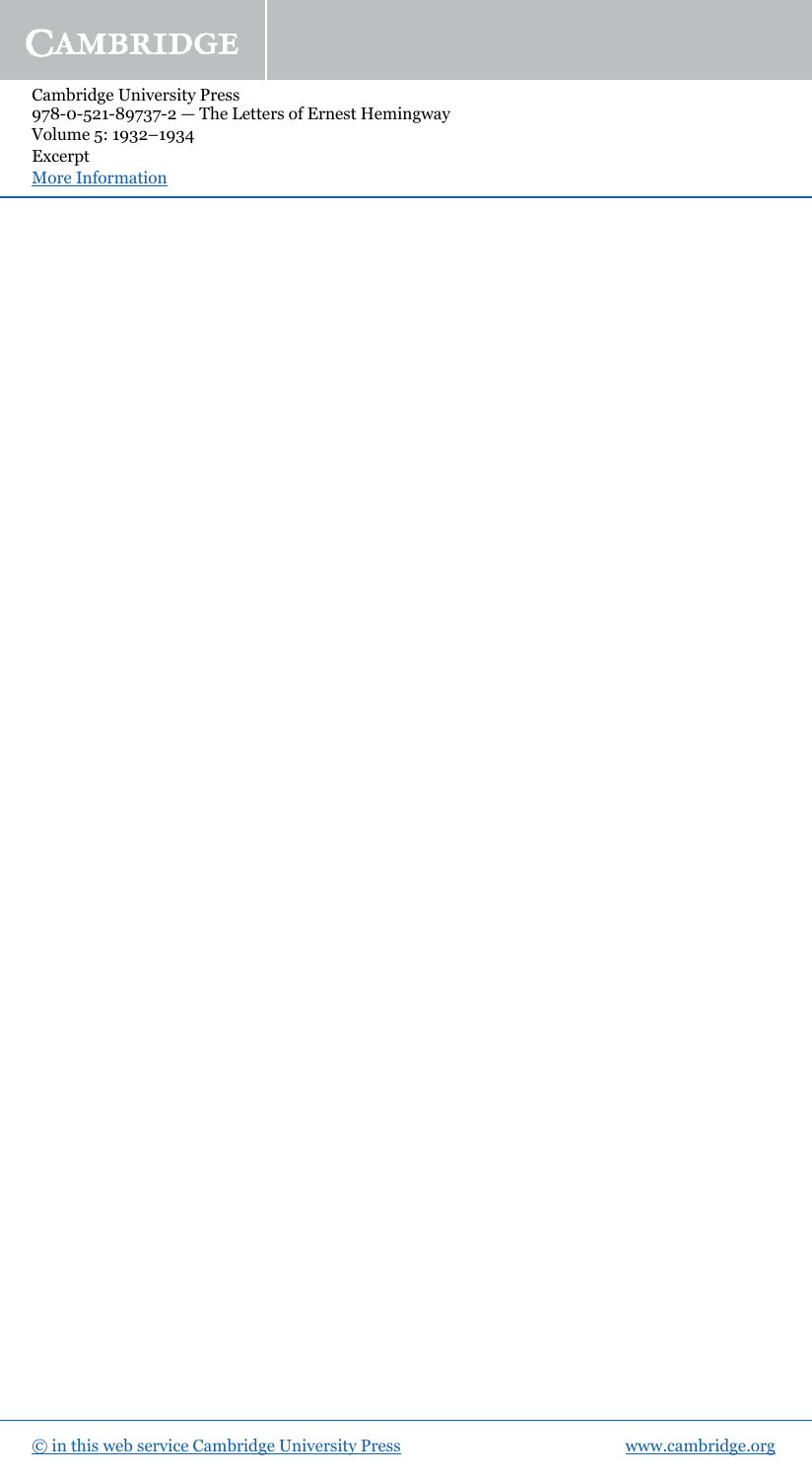Cambridge University Press 978-0-521-89737-2 — The Letters of Ernest Hemingway Volume 5: 1932–1934 Excerpt [More Information](www.cambridge.org/9780521897372)

January 1932

### **To John Dos Passos, [c. 4 January 1932]**

Box 406 Key West.

Dear Dos,

How the hell are you? Everybody is in fine shape here. Greg weighs 13 lbs. Big husky deep voiced slob. Been wonderful weather here. Warm as tarpon weather. No northers yet. Have been too damned busy going over this book<sup>1</sup> to try for tarpon but they say there are thousands everywhere. Fishermen say most they ever saw. We got here a week before Christmas. Will be here until May anyway. You guys damned welcome anytime. New house will be swell when get it [a]ll fixed. Have roof, plumbing and lights fixed now.<sup>2</sup> Practically no mosquitoes this year even out on the keys. Overseas just re-opened on a dollar a day every room with bath special weekly rates basis. $-3$ 

Commercial fishermen havent been catching any mackerel or kings yet as it needs a norther to bring the migratory fish. Bra is in fine shape.<sup>4</sup> Got a new bottom in the boat

Did you go to Gaspe peninsula?<sup>5</sup> What about coming down? Gabrielle, the lady dog we got to look after baby is a malingering homesicker. Probably will be gone. Got to get something else. Wish the hell we had Henriette.<sup>6</sup>

Charles and Lorine are fine and send you their best. No visiting firemen here yet. Wlado claims he's broke. Mike had intended to come down but hasn't said anyth[i]ng more about it. Hope Archie will come.<sup>7</sup> I wrote Gerald when I got your letter about his old man.<sup>8</sup> Haven't heard anything about Canby and Esther.<sup>9</sup>

Why the hell didn't you give me a chance to do something about Scrbners when Harpers haywired on you.? Max will let you say anuything about anyboduy. Anybody else in the outfuit is so dumb they don't know what you are saying anyway. Nobody cares what anybody says what the hell has got into Harpers?.<sup>10</sup>

Shot 14 snipe yesterday. W[i]sh the hell you were here to eat the mess.

Have some swell liquor that had been in a warehouse outside of Matanzas since 1910.<sup>11</sup>

3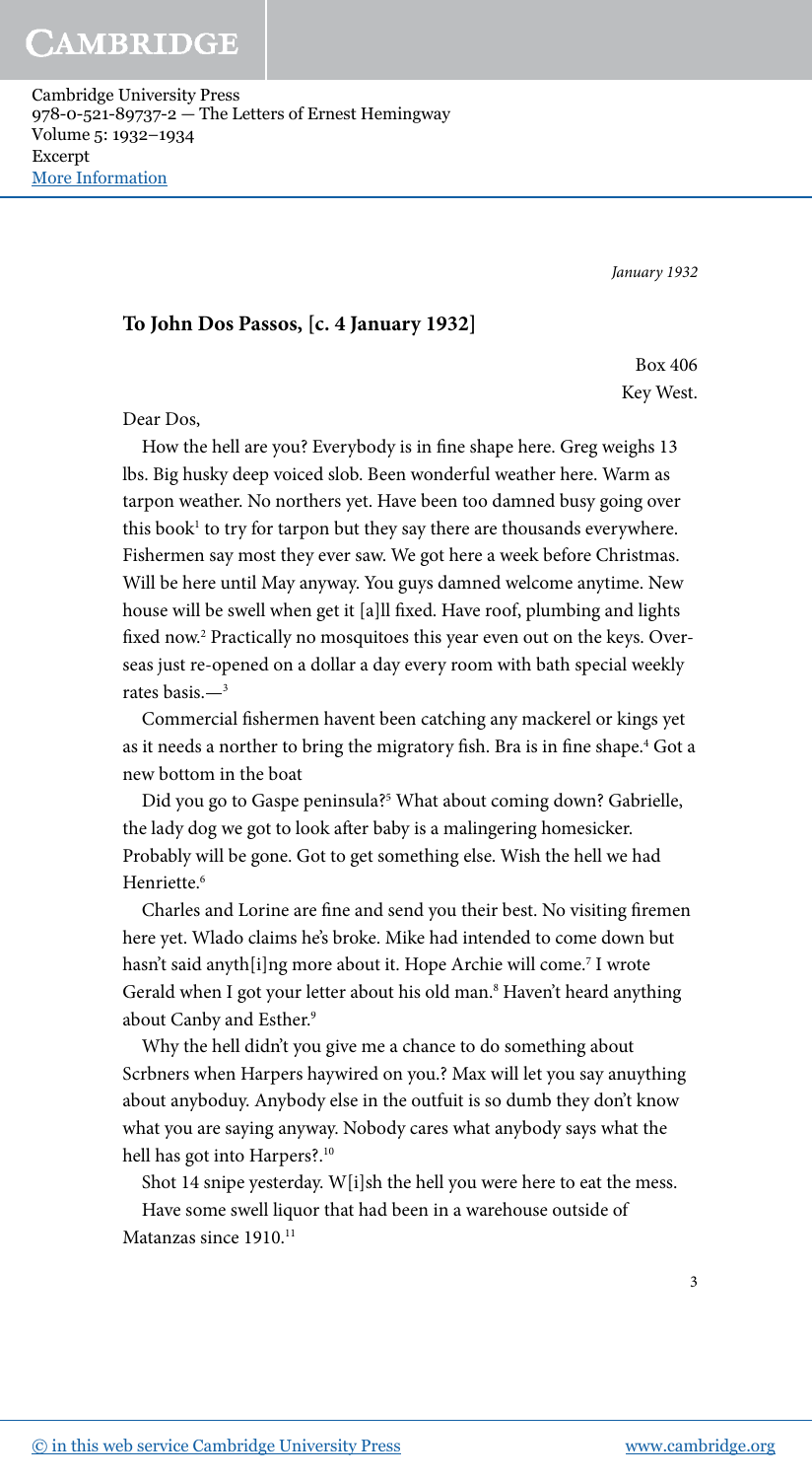Cambridge University Press 978-0-521-89737-2 — The Letters of Ernest Hemingway Volume 5: 1932–1934 Excerpt [More Information](www.cambridge.org/9780521897372)

### January 1932

Am going over the just typed mss. of this last abortion. If it were all as bad as some of it it would be pretty bloody awful but if it were all as ok as some of it would be pretty good. Am trying to excise the larger gobs of shyte. Wish you could read it and tell me. How did you come out with yours?

hanks for the Nyears wire. We sent you one for Christmas I think but maybe I'm a liar.

Give my best to Bill and to Kate will you and let me know your plans.<sup>12</sup> We might haul a few shellfish.

Pauline sends her love all around— Excuse lousy letter. All yenced out working over reworking of bloody volumne. There is a descriptive glossary that took more damned work and has more hitherto unpublished information than you can assemble between covers and everbody will think oh he must have just copied that out of some spanish book. Christ will I be glad to quit that bloody business and get started failing again on a good novel where when you have a good day you get something to show for it.

Looks as though we might get a norther now. Fishermen hit the mackerel last night at snipe point. Thousands of birds comeing down. Been quite a few ducks too. More cranes than I've ever seen. Phoebe, Thompson's jig cook eats buzzard bones. Cook all the meat off then parch the bones. Cures rheumatism. Like to try some? Plenty of buzzards. Did you meet Wm, limited edition, Faulkner?<sup>13</sup> Re[p]orts from Paris are that the better banks ok until Feb anyway. Strongest ones are jake now.<sup>14</sup> Dog having eaten dog. Well had better terminate.—

> Best to you always Hem

### UVA, TLS

he conjectured letter date is based on EH's comments about the current calm weather and the anticipated "norther" and his remark that ishermen had caught mackerel the previous night. In the following letter, dated 5 January 1932, he would report that the norther had materialized and that the season's first mackerel had been caught "the day before yesterday."

1 Death in the Afternoon, EH's nonfiction treatise on bullfighting and writing, would be published by Scribner's on 23 September 1932.

[© in this web service Cambridge University Press](www.cambridge.org) www.cambridge.org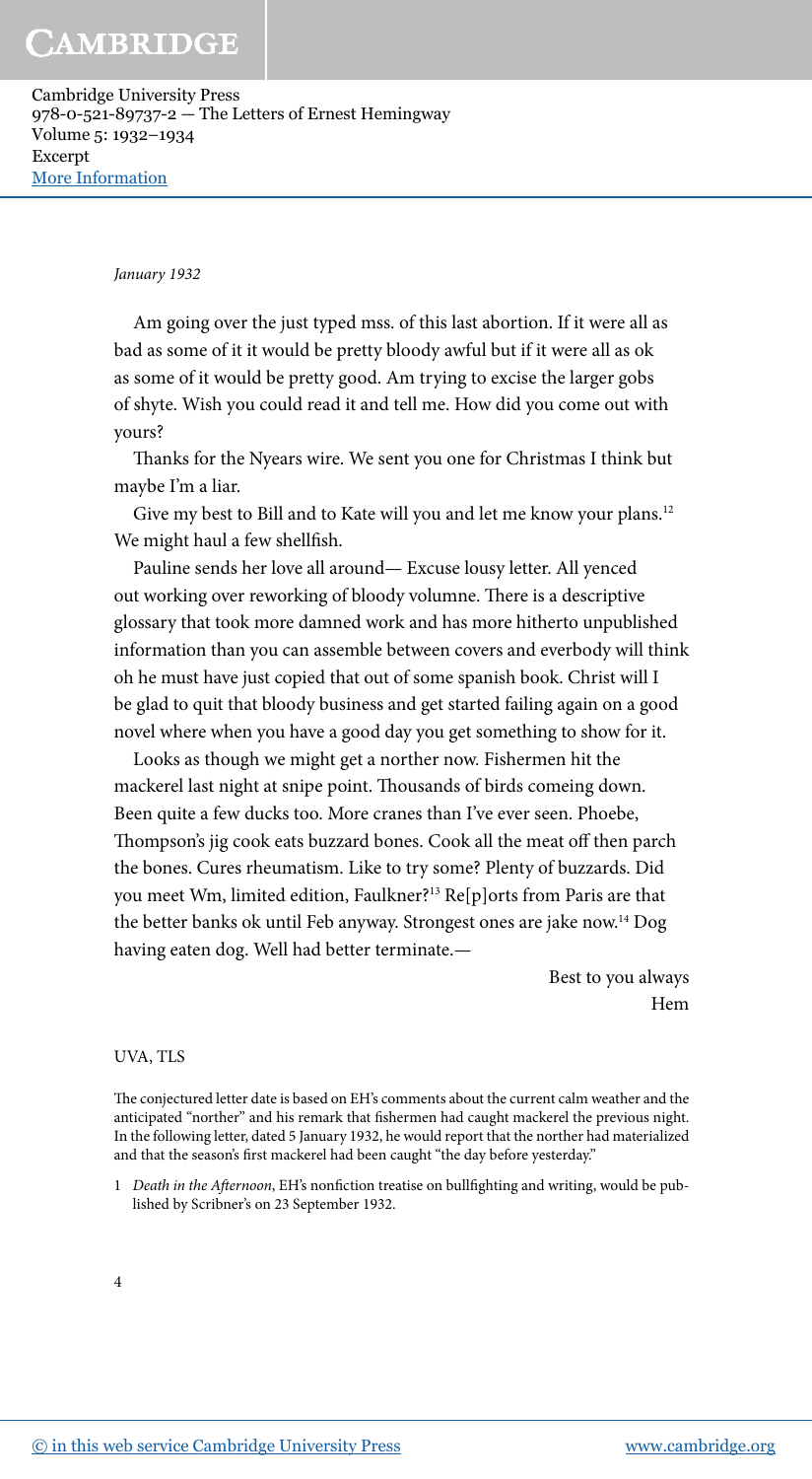Cambridge University Press 978-0-521-89737-2 — The Letters of Ernest Hemingway Volume 5: 1932–1934 Excerpt [More Information](www.cambridge.org/9780521897372)

January 1932

- 2 On 19 December 1931, EH, his wife Pauline (née Pauline Marie Pfeifer, 1895–1951), and their sons, Patrick (b. 28 June 1928) and seven-week-old Gregory Hancock Hemingway (1931–2001), moved into their new home at 907 Whitehead Street in Key West. hey had purchased the house for \$8,000 on 29 April 1931, shortly before leaving to spend the summer in Europe.
- 3 During previous visits to Key West, some of EH's friends, including Dos Passos, had stayed at the Over Sea Hotel, 917 Fleming Street. Recently leased and refurbished by New York hotel magnate Edward Arlington, it had reopened on New Year's Eve ("Oversea Hotel Taken Over by New York Man," Key West Citizen, 28 December 1931, 1).
- 4 Edward "Bra" Saunders (1876–1949), a Key West charter boat captain and ishing guide.
- 5 EH's reference is uncertain. In February 1932 Dos Passos would accompany the North Atlantic fleet on a fishing expedition in the waters off Nova Scotia, later writing about it in his travelogue In All Countries (1934). In September 1932, Dos Passos and his wife would visit Percé, a village on the Gaspé peninsula of Québec.
- 6 French nanny Gabrielle Jacquot (b. 1892) had replaced Henriette Lechner (b. c. 1895), who worked for the Hemingways from 1929 through the summer of 1931 but decided not to return to the United States with them in September.
- 7 Charles Thompson (1898–1978), Key West marine store owner, and his wife, Lorine (née Louise Epsy Carter, 1898–1985), were close friends of EH and Pauline. A 1919 graduate of Agnes Scott College in Decatur, Georgia, Lorine came to Key West in 1921 to teach at Key West High School and married Charles Thompson in 1923. Lorine found the house on Whitehead Street in Key West that the Hemingways bought in 1931. American painter Waldo Peirce (1884–1970), American painter and illustrator Henry (Mike) Strater (1896– 1987), and American writer Archibald MacLeish (1892–1982) had all met EH in Paris in the 1920s and previously visited him in Key West.
- 8 Gerald Murphy (1888–1964), expatriate American painter and mutual friend of EH and Dos Passos since the mid-1920s. Gerald's father, Patrick Francis Murphy (1858–1931), owner of the Mark Cross luxury leather goods company, had died on 23 November. Neither Dos Passos's letter informing EH of the elder Murphy's death nor EH's condolence letter to Gerald has been located.
- 9 William Canby Chambers (1894–1958), American short-story writer, and Esther Andrews (1880–1962), American artist and journalist, were Key West friends of EH and Pauline. Dos Passos had known the couple since the early 1920s, when their residence in Greenwich Village had served as a sort of literary salon. Dos Passos recalled her as a free-spirited modern woman who "utterly repudiated the idea of marriage" (The Best Times: An Informal Memoir [New York: New American Library, 1966], 136). Although it is unclear whether the couple ever legally married, she was oten referred to as "Esther Chambers," and that is how her name would appear in later census records and on her death certificate.
- 10 Harper & Brothers, publishers of Dos Passos's Manhattan Transfer (1925) and The 42nd Parallel (1930), had refused to publish his next book, 1919, unless he removed its negative portrayal of American inancier J. P. (John Pierpont) Morgan (1837–1913), who had saved Harper & Brothers from insolvency in 1896 and assumed its management in 1899. 1919 would be published by Harcourt, Brace in March 1932. Maxwell Perkins (1884–1947) had been EH's editor at Scribner's since 1925.
- 11 During the Prohibition era (1920–1933), rum running from Cuba to Key West was a thriving business. he port city of Matanzas lies on the northern coast of Cuba about 50 miles east of Havana.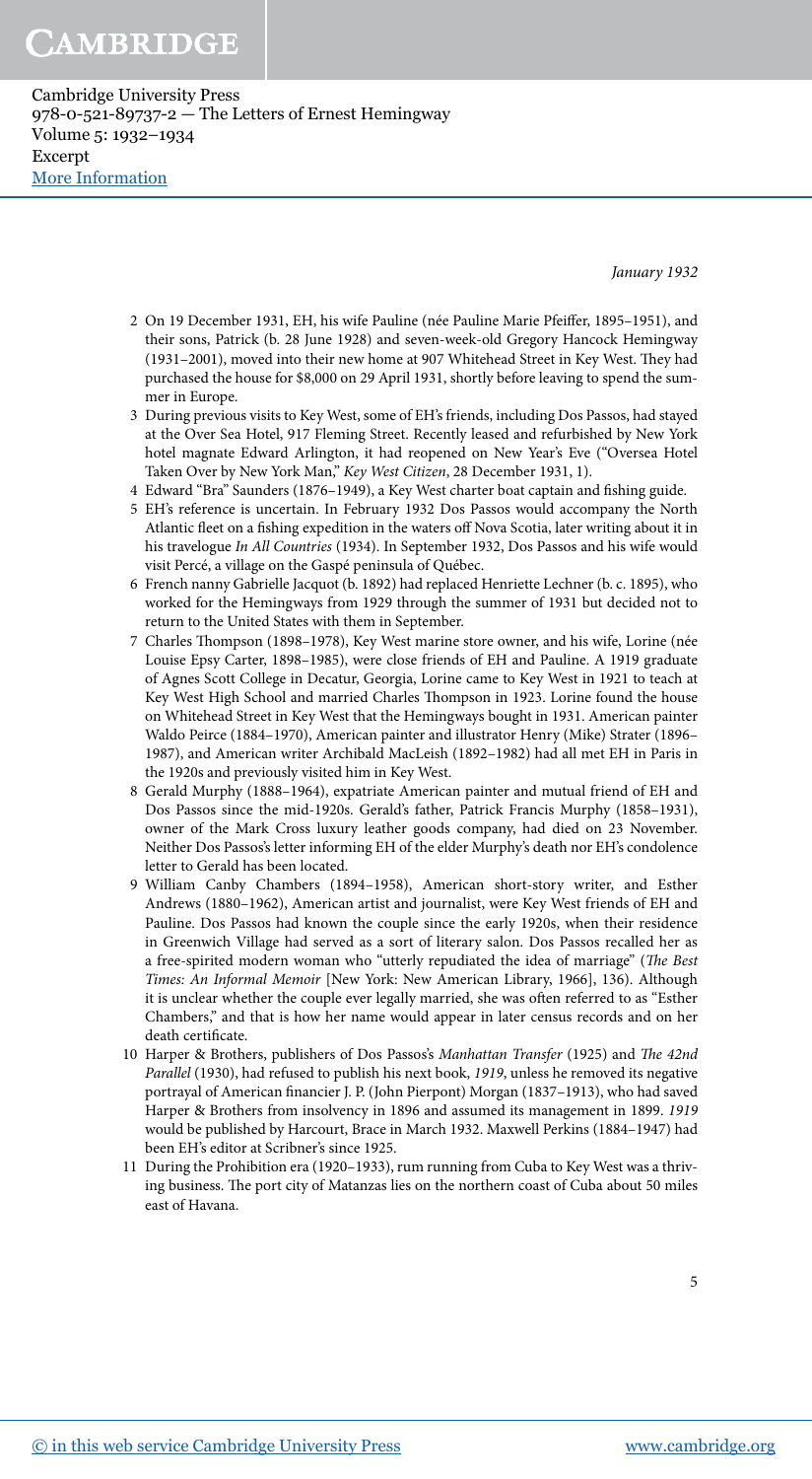Cambridge University Press 978-0-521-89737-2 — The Letters of Ernest Hemingway Volume 5: 1932–1934 Excerpt [More Information](www.cambridge.org/9780521897372)

#### January 1932

- 12 William B. (Bill) Smith, Jr. (1895–1972) and his sister, Katharine (Kate) Foster Smith (1894–1947), had been close friends of EH since they met as youths summering in northern Michigan. Kate and Dos Passos had married in August 1929 and were living in Provincetown, Massachusetts, where she and Bill had bought a house at 571 Commercial Street in 1928.
- 13 A limited edition of 400 signed, numbered, and specially bound copies of Idyll in the Desert, a story by William Faulkner (1897–1962), was published by Random House in 1931. Milwaukee bookseller Paul Romaine (1906–1984) was planning to bring out a limited edition of reprinted poems and prose pieces by Faulkner and had sought EH's permission to include an early poem and prose piece of his in that volume as well. Salmagundi by William Faulkner and a Poem by Ernest M. Hemingway (Milwaukee: Casanova Press) would be published in May 1932 in a limited edition of 525 numbered copies.
- 14 Although the source of the reports remains unidentified, EH had similarly written to Maxwell Perkins, "My correspondents in Paris inform me that with the Laval-Hoover agreement the \$ is OK for a while and that no new crisis in Banking world until February" ([c. 20 November 1931], Letters vol. 4, 603–4). U.S. President Herbert Hoover (1874–1964) and French Premier Pierre Jean Marie Laval (1883–1945) had met in Washington, D.C., 22–25 October 1931, to discuss disarmament, France's war debts, Germany's reparation payments, the gold standard, and other economic concerns. hey agreed to preserve the gold standard, which Great Britain had abandoned, but were unable to establish irm policies in other areas. Jake: slang term for "fine."

## **To Mary Pfeifer, 5 January [1932]**

January 5

Dear Family;

I have been very remiss in writing but it has not been because I have not thought about you very much and the wonderful time I had in Piggott. It was a splendid trip and I enjoyed every minute of it. You were awfully good to me and I never had a finer time. Once back in Kansas City things were pretty complicated for those few days with Pauline unable to go out and many things to do. Then the trip down here and the new house that Jinny had done miracles to make habitable.<sup>1</sup>

You sent us wonderful christmas presents. Thank you very much. I will have something useful for Pauline's father to show up us younger men with when he comes down. It is grand that we will see you in March. Things should be going well and smoothly by then. The present situation here would offer a wonderful opportunity for a man with real directorial ability to show how creative writing could be done at the same time as running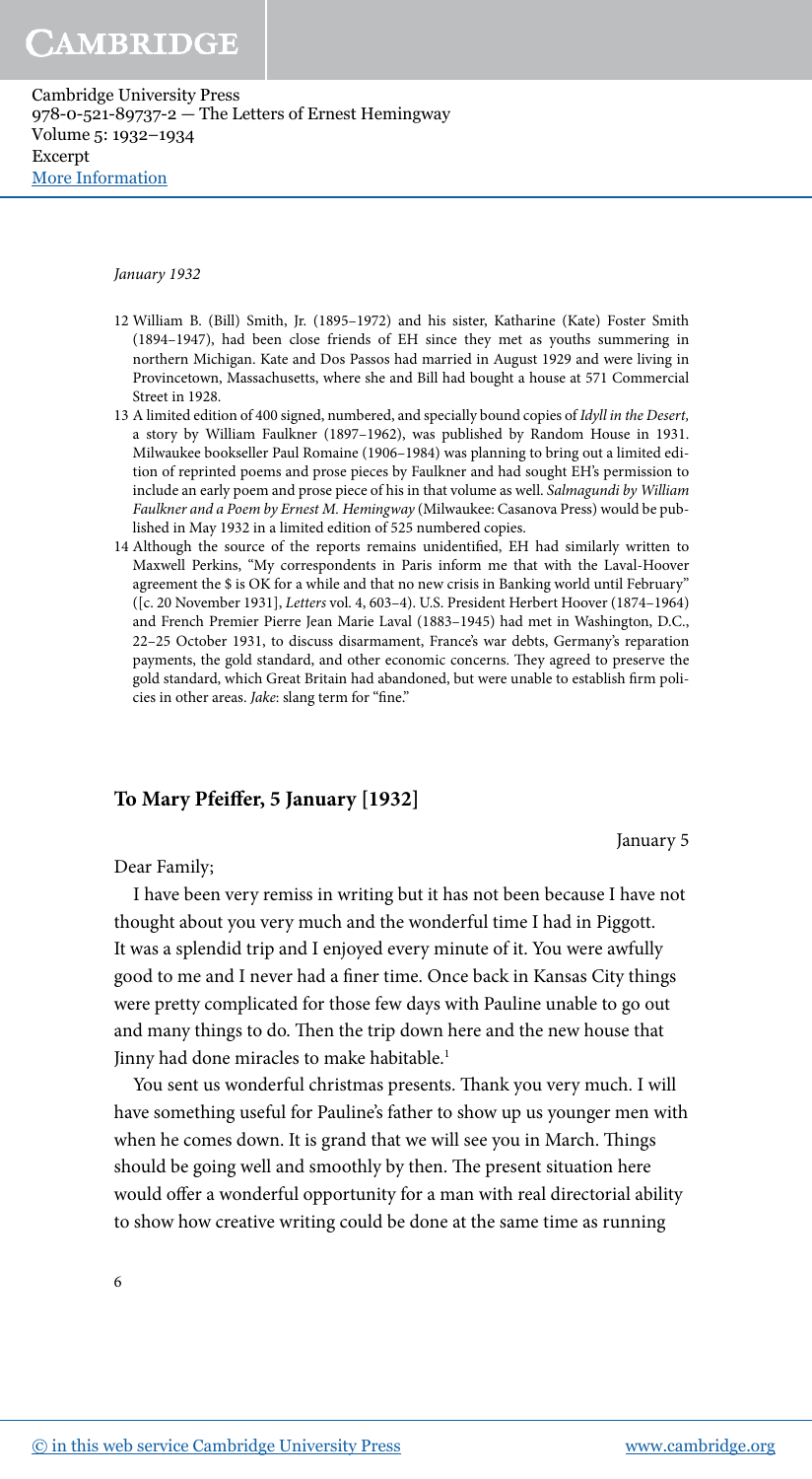Cambridge University Press 978-0-521-89737-2 — The Letters of Ernest Hemingway Volume 5: 1932–1934 Excerpt [More Information](www.cambridge.org/9780521897372)

January 1932

a carry them by hand elevator service, and superintend plumbers, the re-doing of a leaking roof, wiring of house, installation of water system, carpenters etc. while trying to keep someone under doctors orders not to walk upstairs from walking upstairs etc. A wonderful directorial job wasted on someone that doesn't appreciate it. The minute I quit trying to write the rest of it is easy.

Gabrielle took one look at the house and took to her bed. She hadn't thought Florida was going to be like this. She has been in and out of her bed a good deal since but has done little else. At first she declared she didn't know what it was made her sick since she had never been sick a day in her life before. "It must be someding aboud dees house." But ater the Dr. had made a thorough examination and found she has been opened up several times and all of her organs not completely essential to eating and sleeping re-moved she said she had been sick just before taking this job and that her Dr. said she probably would be again but that a trip to Florida might do her some good. The Dr. says her present trouble may have been brought on by over-eating.

Have taken every care of her—she has had to do no housework, gets a 2½ hour nap, we have taken nearly all our meals out and she tells the Dr. she feels very badly that she cannot be on her feet or do much work because we have treated her very well but she thinks she had better be near her own Dr. in New York.

For a while were faced with the problem of carrying her upstairs but fortunately the stairs were too narrow so after a good rest in the library and much moaning she was able to regain her bed safely. She was really sick the first two days, threw up and had bad indigestion. But since, in her worst attacks, she has never thrown up nor had a degree of fever. Dr. Warrren and Dr. Gayley<sup>2</sup> both examined her for appendicitis and declared she had not one single symptom but had a possibility of adhesions from her old trouble brought on by increasing obesity; but that her principal trouble was homesickness.

So imagine it won't be long now.

Everything else going very well except writing. The house is a grand house and getting better all the time. The two niggers are fine, the

7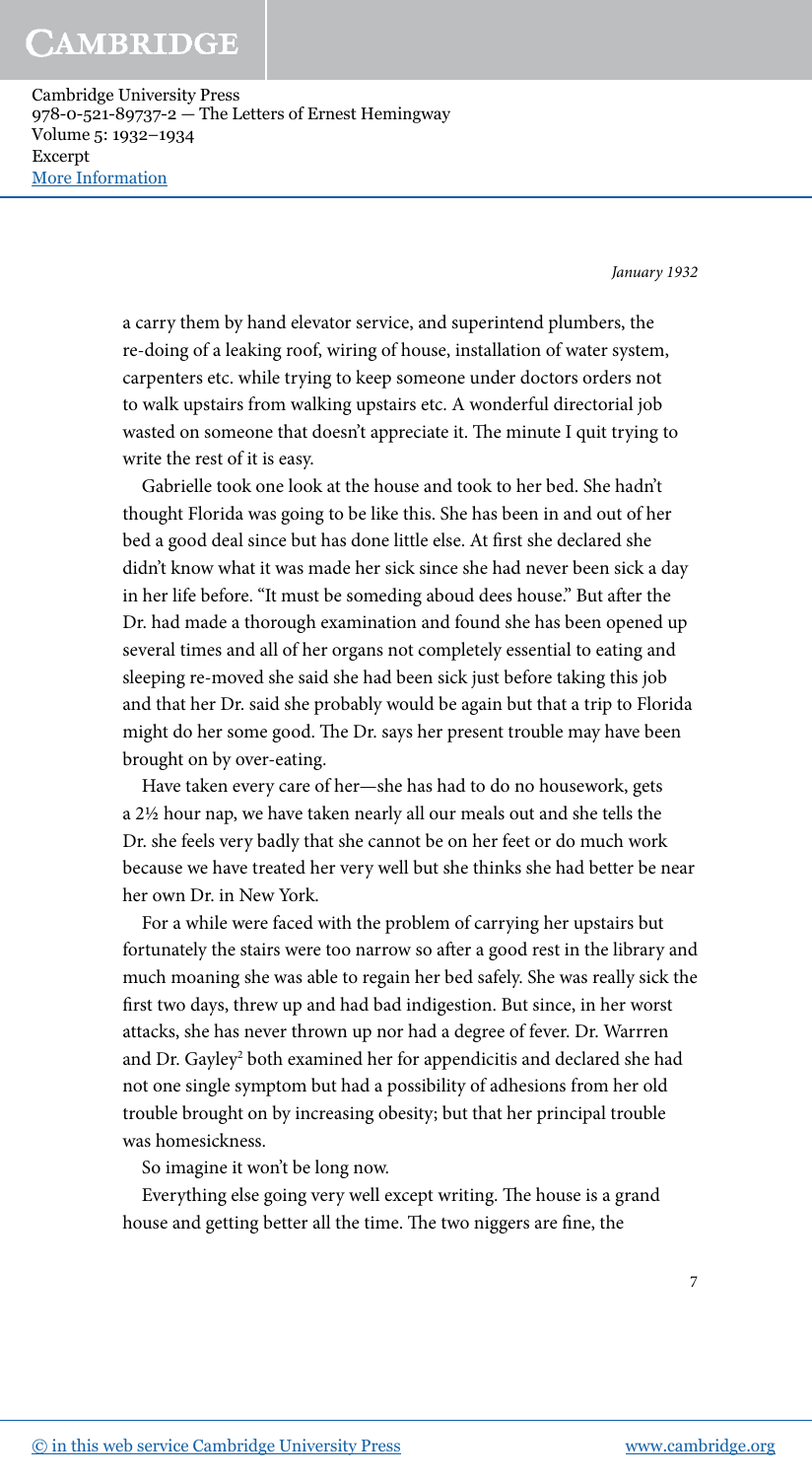Cambridge University Press 978-0-521-89737-2 — The Letters of Ernest Hemingway Volume 5: 1932–1934 Excerpt [More Information](www.cambridge.org/9780521897372)

### January 1932

gardener, yard man, etc. is excellent and the nigger girl, who has been doing all Gabrielle's work, is splendid.<sup>3</sup>

Went out fishing New Years afternoon with Carol and found the gulf stre[a]m fish starting to come in, tell Jinny.<sup>4</sup> Today there is a norther blowing and that is just what they have needed to bring the migratory fish. The commercial fishermen struck the Kingfish yesterday for the first time and the Spanish mackerel the day before yesterday.

Pauline was in bed a couple of days from doing too much but if can keep her from over-doing or rather from doing a few forbidden things like hurrying upstairs, liting etc. through this week believe she will be safe. It is impossible to scare her about the possibility of bringing on a condition that she has never experienced. It is so very important that she take care of herself that I was awfully pleased you wrte about it in your Christmas letter as that had a good efect for a while.

The mechanics of it is that if she hurries up stairs and finds she is still whole at the top of the flight she believes anyone trying to keep her from doing that is an old fogey. There is no way a woman can be more completely and utterly ruined than by not being careful for eight weeks after a baby is born. [EH insertion: until the placental site is healed.] They ought all to be shown, in school, or when their minds are at an impressionable age women who have so ruined their bodies so it would be impressed on them.

Well, Mr. Hemingway if you have any other schemes for changing femenine psychology please let us hear them at a later date. I haven't so it is all right.

If this book is punk it won't do any good to take the readers if there should be any, aside and say, "But you ought to see what a big boy Gregory is and just look at the big scar on my arm and you ought to see our wonderful water-work system and I go to church every sunday and am a good father to my family or as good as I can be."

I happen to be in a very tough business where there are no alibis. It is good or it is bad and the thousand reasons that interfere with a book being as good as possible are no excuses if it is not. You have to make it good and a man is a fool if he adds or takes hindrance ater hindrance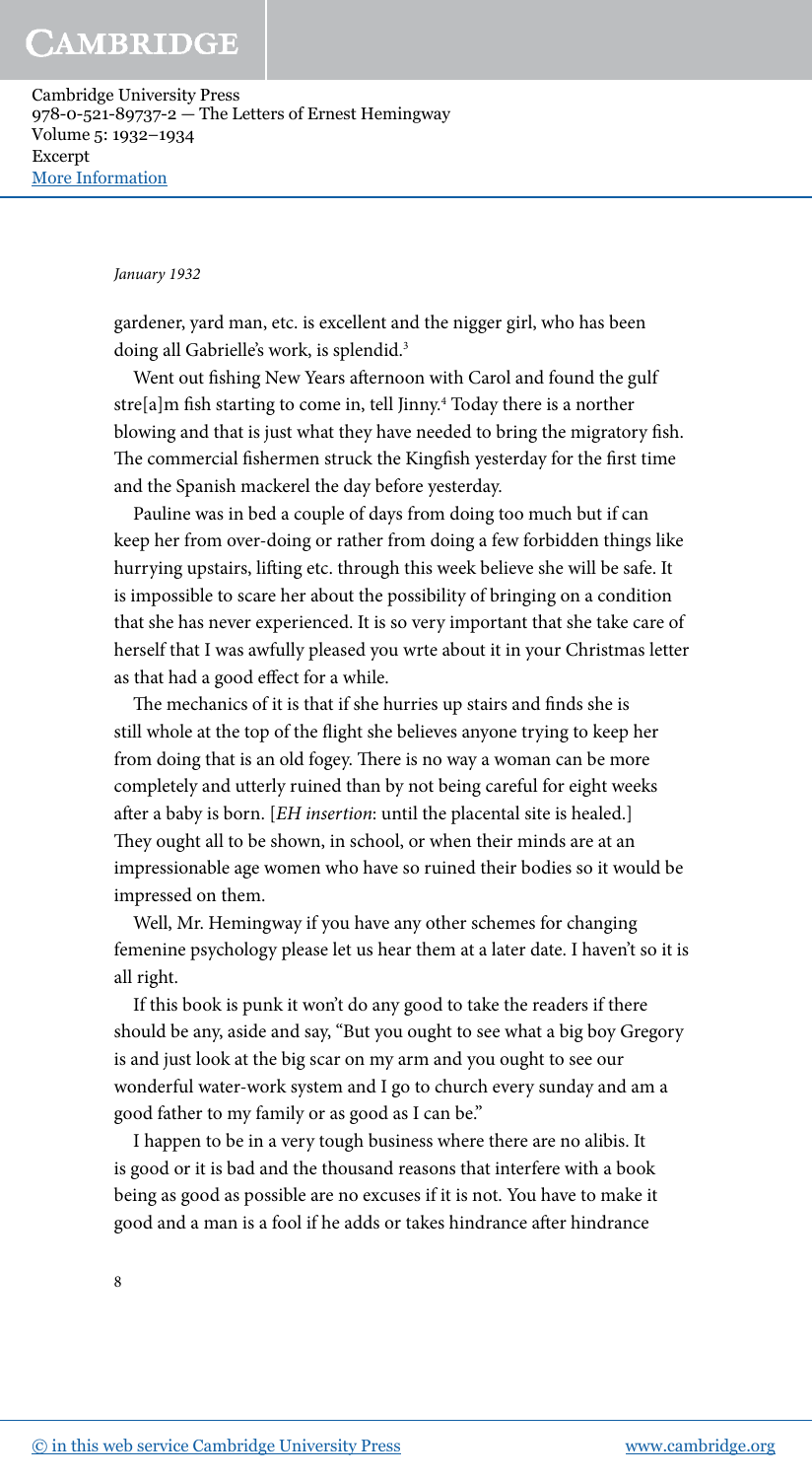Cambridge University Press 978-0-521-89737-2 — The Letters of Ernest Hemingway Volume 5: 1932–1934 Excerpt [More Information](www.cambridge.org/9780521897372)

January 1932

ater hindrance to being a writer when that is what he cares about. Taking refuge in domestic successes, being good to your broke friends etc. is merely a form of quitting.

All right, you're a fool Mr. Hemingway. What are you going to do about it. Nothing.

Bra and the Thompsons are all in fine shape and everybody sends their love. Gregory weighed 13½ lbs. His great, great uncle—my grandmothers brother, Benjamin Tyley Hancock, now 84, sent Greg his pedigree back to 1600 copied out of the family bible so with Uncle Gus's researches into geneaology Greg should be able to trace his ancestry through as many generations as Hoolie anyway.<sup>5</sup>

Thanks very much for sending the children's accounts.<sup>6</sup> Things very slow here. Now the fishermen will get fish they may pick-up. Government has slapped a prohibitive duty on Cuban pineapples just after Thompson builds big canning plant. Doubtless at instigation of Hawaaian interests.<sup>7</sup>

> Best love to you all and a happy New Year. Ernest

PUL, TLS; postmark: KEY WEST / FLA., JAN 5 / 4 <sup>30</sup>PM / 1932

EH addressed the envelope to "Mrs. P. M. Pfeifer / Piggott / Arkansas."

- 1 While Pauline was still convalescing in the hospital in Kansas City, Missouri, ater the difficult Caesarean birth of Gregory on 12 November 1931, EH had spent the first week of December in Piggott, Arkansas, visiting her family and hunting quail with her brother, Karl Gustavus Pfeifer (1900–1981). EH rejoined Pauline in Kansas City on 8 December, and on 14 December they embarked with Gregory on the three-day train journey to Key West, picking up Patrick and Gabrielle en route in Jonesboro, Arkansas. Pauline's sister, Virginia Ruth Pfeifer, nicknamed "Jinny" (1902–1973), had gone ahead to Key West to help prepare the Hemingways' new house for their arrival.
- 2 William Richard Warren (1876–1944), noted Key West physician and surgeon; Harry Charles Galey (1886-1947), also a physician, served as City Health Officer of Key West.
- 3 The household staff included Jimmy (or Jimmie) Smith, who cared for the yard, and Ina Hepburn, who did washing and ironing. Patrick Hemingway recalled her as "a thrity, hard worker [who] sent all of her children to college from her earnings as a laundress" (Carol Hemingway, "907 Whitehead Street," Hemingway Review 23, no. 1 [Fall 2003]: 15).
- 4 Carol Hemingway (1911–2002), EH's youngest sister, a sophomore at Rollins College in Winter Park, Florida, had spent her Christmas vacation in Key West, arriving on 21 December and leaving on 2 January.
- 5 Benjamin Tyley Hancock (1848–1933), EH's great-uncle, brother of EH's maternal grandmother, Caroline Hancock Hall (1843–1895). Gustavus Adolphus Pfeifer (1872–1953),